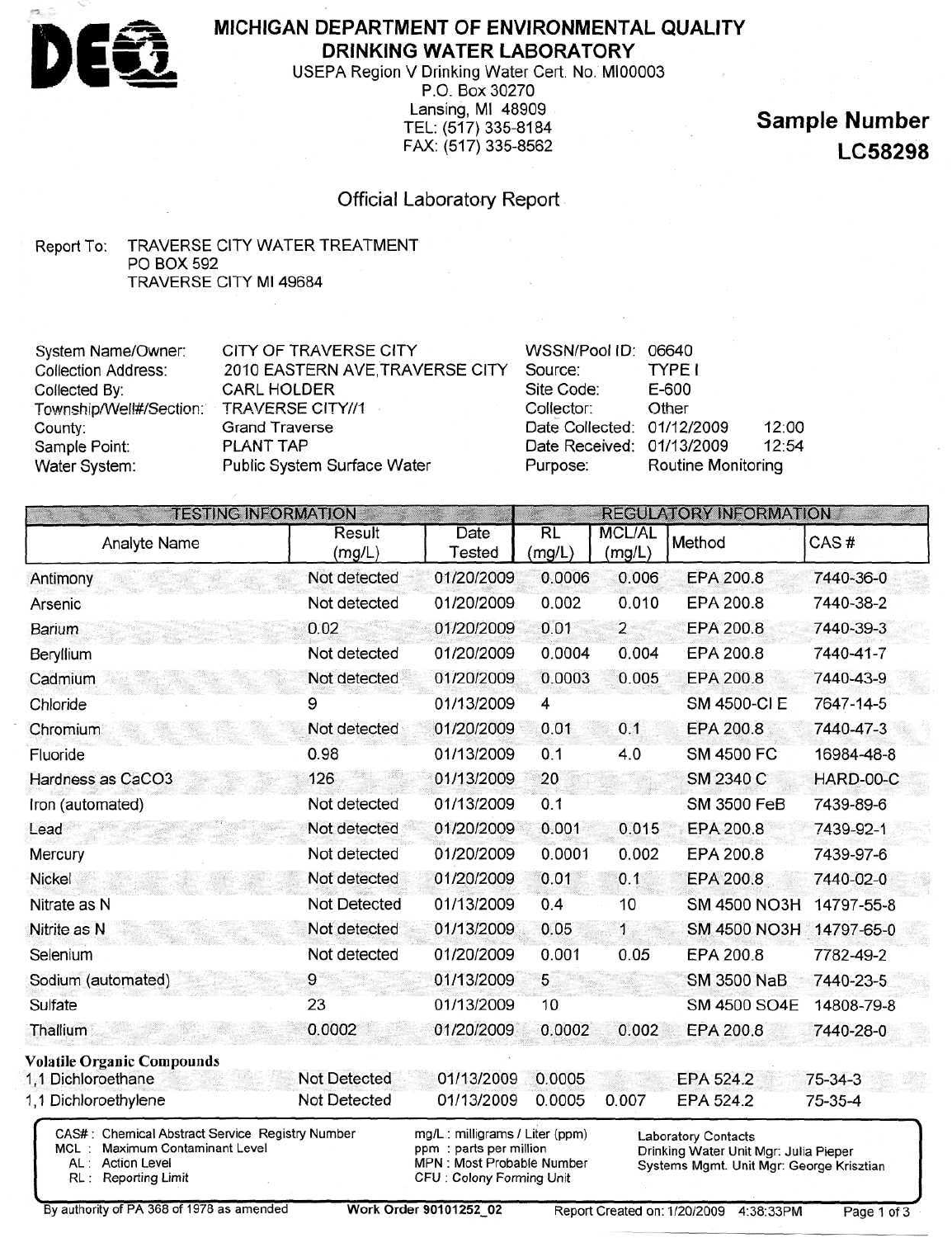

### **MICHIGAN DEPARTMENT OF ENVIRONMENTAL QUALITY DRINKING WATER LABORATORY**

USEPA Region V Drinking Water Cert. No. MI00003 P.O. Box 30270

Lansing, Ml 48909 TEL: (517)335-8184 FAX: (517) 335-8562

# **Sample Number LC58298**

|                                   | Result              | Date       | <b>RL</b> | <b>MCL/AL</b> |           |                |
|-----------------------------------|---------------------|------------|-----------|---------------|-----------|----------------|
| Analyte Name                      | (mg/L)              | Tested     | (mg/L)    | (mg/L)        | Method    | CAS#           |
| <b>Volatile Organic Compounds</b> |                     |            |           |               |           |                |
| 1,1 Dichloropropene               | Not Detected        | 01/13/2009 | 0.0005    |               | EPA 524.2 | 563-58-6       |
| 1,1,1 Trichloroethane             | <b>Not Detected</b> | 01/13/2009 | 0.0005    | 0.2           | EPA 524.2 | $71 - 55 - 6$  |
| 1,1,1,2 Tetrachloroethane         | <b>Not Detected</b> | 01/13/2009 | 0.0005    |               | EPA 524.2 | 630-20-6       |
| 1,1,2 Trichloroethane             | Not Detected        | 01/13/2009 | 0.0005    | 0.005         | EPA 524.2 | 79-00-5        |
| 1,1,2,2 Tetrachloroethane         | <b>Not Detected</b> | 01/13/2009 | 0.0005    |               | EPA 524.2 | 79-34-5        |
| 1,2 Dichlorobenzene               | <b>Not Detected</b> | 01/13/2009 | 0.0005    | 0.6           | EPA 524.2 | $95 - 50 - 1$  |
| 1,2 Dichloroethane                | Not Detected        | 01/13/2009 | 0.0005    | 0.005         | EPA 524.2 | 107-06-2       |
| 1,2 Dichloropropane               | <b>Not Detected</b> | 01/13/2009 | 0.0005    | 0.005         | EPA 524.2 | 78-87-5        |
| 1,2,3 Trichlorobenzene            | <b>Not Detected</b> | 01/13/2009 | 0.0005    |               | EPA 524.2 | 87-61-6        |
| 1,2,3 Trichloropropane            | <b>Not Detected</b> | 01/13/2009 | 0.0005    |               | EPA 524.2 | $96 - 18 - 4$  |
| 1,2,4 Trichlorobenzene            | <b>Not Detected</b> | 01/13/2009 | 0.0005    | 0.07          | EPA 524.2 | 120-82-1       |
| 1,2,4 Trimethylbenzene            | <b>Not Detected</b> | 01/13/2009 | 0.0005    |               | EPA 524.2 | 95-63-6        |
| 1.3 Dichlorobenzene               | <b>Not Detected</b> | 01/13/2009 | 0.0005    |               | EPA 524.2 | 541-73-1       |
| 1,3 Dichloropropane               | <b>Not Detected</b> | 01/13/2009 | 0.0005    |               | EPA 524.2 | 142-28-9       |
| 1,3,5 Trimethylbenzene            | <b>Not Detected</b> | 01/13/2009 | 0.0005    |               | EPA 524.2 | 108-67-8       |
| 1,4 Dichlorobenzene               | Not Detected        | 01/13/2009 | 0.0005    | 0.075         | EPA 524.2 | 106-46-7       |
| 2,2 Dichloropropane               | Not Detected        | 01/13/2009 | 0.0005    |               | EPA 524.2 | 594-20-7       |
| Benzene                           | <b>Not Detected</b> | 01/13/2009 | 0.0005    | 0.005         | EPA 524.2 | $71-43-2$      |
| Bromobenzene                      | Not Detected        | 01/13/2009 | 0.0005    |               | EPA 524.2 | 108-86-1       |
| Bromochloromethane-               | Not Detected        | 01/13/2009 | 0.0005    |               | EPA 524.2 | 74-97-5        |
| Bromodichloromethane              | 0.0047              | 01/13/2009 | 0.0005    | 0.080         | EPA 524.2 | $75 - 27 - 4$  |
| <b>Bromoform</b>                  | <b>TRACE</b>        | 01/13/2009 | 0.0005    | 0.080         | EPA 524.2 | $75 - 25 - 2$  |
| Bromomethane                      | <b>Not Detected</b> | 01/13/2009 | 0.001     |               | EPA 524.2 | 74-83-9        |
| Carbon tetrachloride              | <b>Not Detected</b> | 01/13/2009 | 0.0005    | 0.005         | EPA 524.2 | 56-23-5        |
| Chlorobenzene                     | <b>Not Detected</b> | 01/13/2009 | 0.0005    | 0.1           | EPA 524.2 | 108-90-7       |
| Chlorodibromomethane              | 0.0026              | 01/13/2009 | 0.0005    | 0.080         | EPA 524.2 | $124 - 48 - 1$ |
| Chloroethane                      | Not Detected        | 01/13/2009 | 0.0005    |               | EPA 524.2 | 75-00-3        |
| Chloroform                        | 0.0043              | 01/13/2009 | 0.0005    | 0.080         | EPA 524.2 | 67-66-3        |
| Chloromethane                     | Not Detected        | 01/13/2009 | 0.0005    |               | EPA 524.2 | 74-87-3        |
| cis-1,2 Dichloroethylene          | Not Detected        | 01/13/2009 | 0.0005    | 0.07          | EPA 524.2 | 156-59-2       |
| cis-1,3 Dichloropropene           | Not Detected        | 01/13/2009 | 0.0005    |               | EPA 524.2 | 10061-01-5     |
| Dibromomethane                    | Not Detected        | 01/13/2009 | 0.0005    |               | EPA 524.2 | 74-95-3        |
| Dichlorodifluoromethane           | Not Detected-       | 01/13/2009 | 0.001     |               | EPA 524.2 | $75 - 71 - 8$  |
| Dichloromethane                   | <b>Not Detected</b> | 01/13/2009 | 0.0006    | 0.005         | EPA 524.2 | 75-09-2        |
| Ethylbenzene                      | Not Detected        | 01/13/2009 | 0.0005    | 0.7           | EPA 524.2 | $100 - 41 - 4$ |
| Fluorotrichloromethane            | <b>Not Detected</b> | 01/13/2009 | 0.001     |               | EPA 524.2 | 75-69-4        |
| Hexachlorobutadiene               | <b>Not Detected</b> | 01/13/2009 | 0.0005    |               | EPA 524.2 | 87-68-3        |
| Isopropylbenzene                  | Not Detected        | 01/13/2009 | 0.0005    |               | EPA 524.2 | $98 - 82 - 8$  |
| m & p-Xylene                      | Not Detected        | 01/13/2009 | 0.0005    | 10            | EPA 524.2 | XYLMP-00-C     |

Rv authority of PA 368 of 1978 as amended **Work Order 90101252\_02** Report Created on: 1/20/2009 4:38:33PM Page 2 of 3